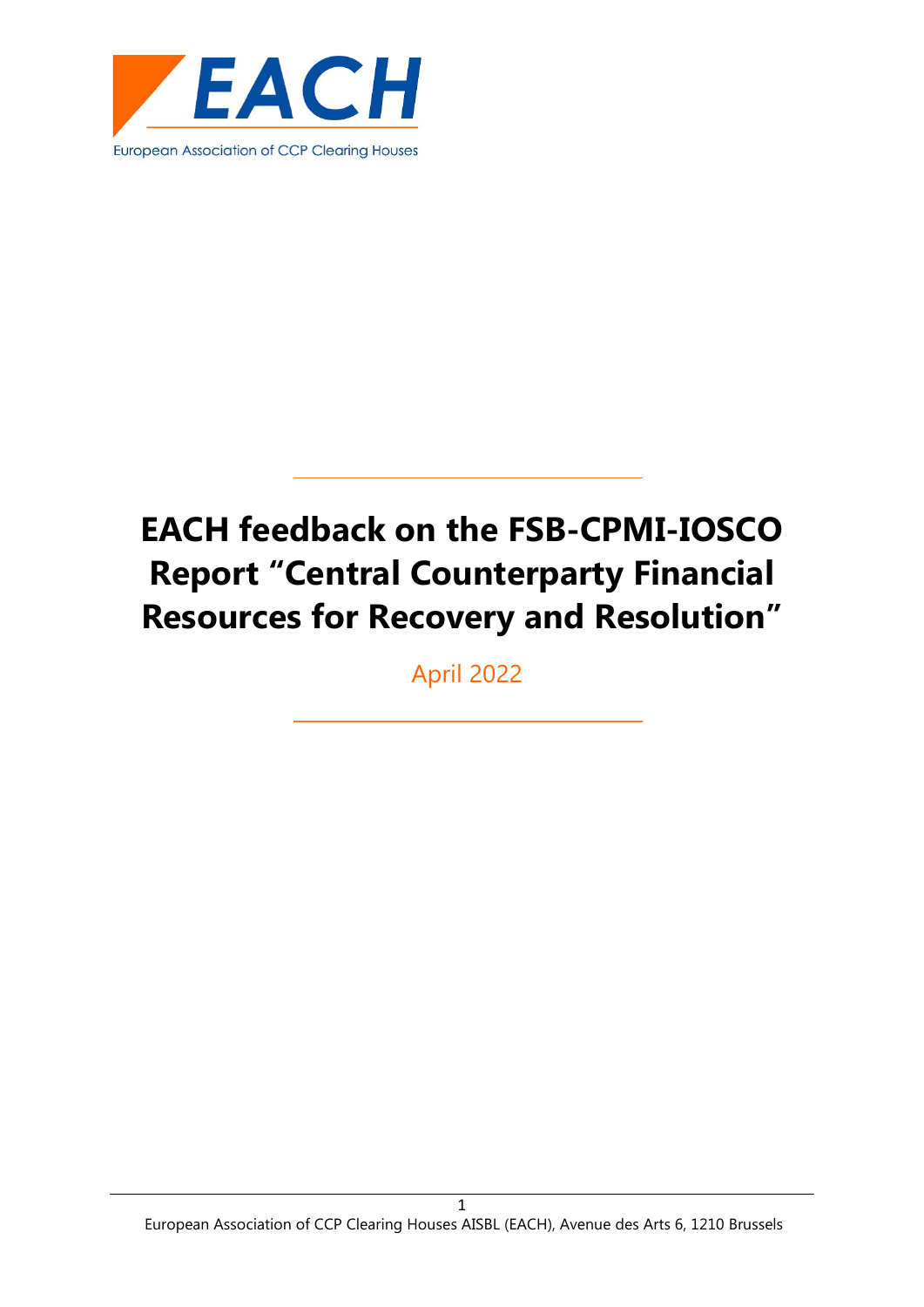# **Introduction**

The European Association of CCP Clearing Houses (EACH) represents the interests of Central Counterparties (CCPs) in Europe since 1992. CCPs are financial market infrastructures that significantly contribute to safer, more efficient and transparent global financial markets. EACH currently has 18 members from 14 different European countries. EACH is registered in the European Union Transparency Register with number 36897011311-96.

EACH appreciates the opportunity to provide feedback on the FSB-CPMI-IOSCO Report "Central Counterparty Financial Resources for Recovery and Resolution" (hereinafter called "the report").

The **key messages** expressed by EACH in this document are the following:

- CCPs already have in place a **comprehensive number of measures to prevent and mitigate non-default losses** arising from the various types of risk scenarios, e.g. investment and custody risks, general business or operational risks and uncovered liquidity shortfalls.
- Researchers have calculated that the **probability of a non-default event** causing a loss capable of exhausting both the regulatory capital held by the CCP and the annual profits held by the CCP, and therefore **triggering resolution actions, is extremely low**.
- **The results of scenario 2 on cyber theft** (i.e. that only through the use of resolution tools sufficient resources would have been mobilized to address the losses caused by a cyber theft) **should be read with caution**, as they could have been different would sampled CCPs have interpreted the given scenario differently and would have applied operational arrangements or cyber security measures with are also part of CCP risk management practices.
- Certain business and operational failures, such as a cyberattack, are not likely to be addressed with additional resources, but they should rather be **prevented through the application of ex-ante measures**, such as an appropriate cybersecurity policy.

# Introduction: Types of non-default loss scenarios

Given the business model of CCPs and the markets in which they serve, in line with the FSB guidance[1](#page-1-0) we considered there are **three main types of risk scenarios** that could give rise to a non-default loss (NDL):

- **Investment and custody risks**
- **General business or operational risks**
- **Uncovered liquidity shortfalls**

<span id="page-1-0"></span><sup>1</sup> <https://www.bis.org/cpmi/publ/d162.pdf>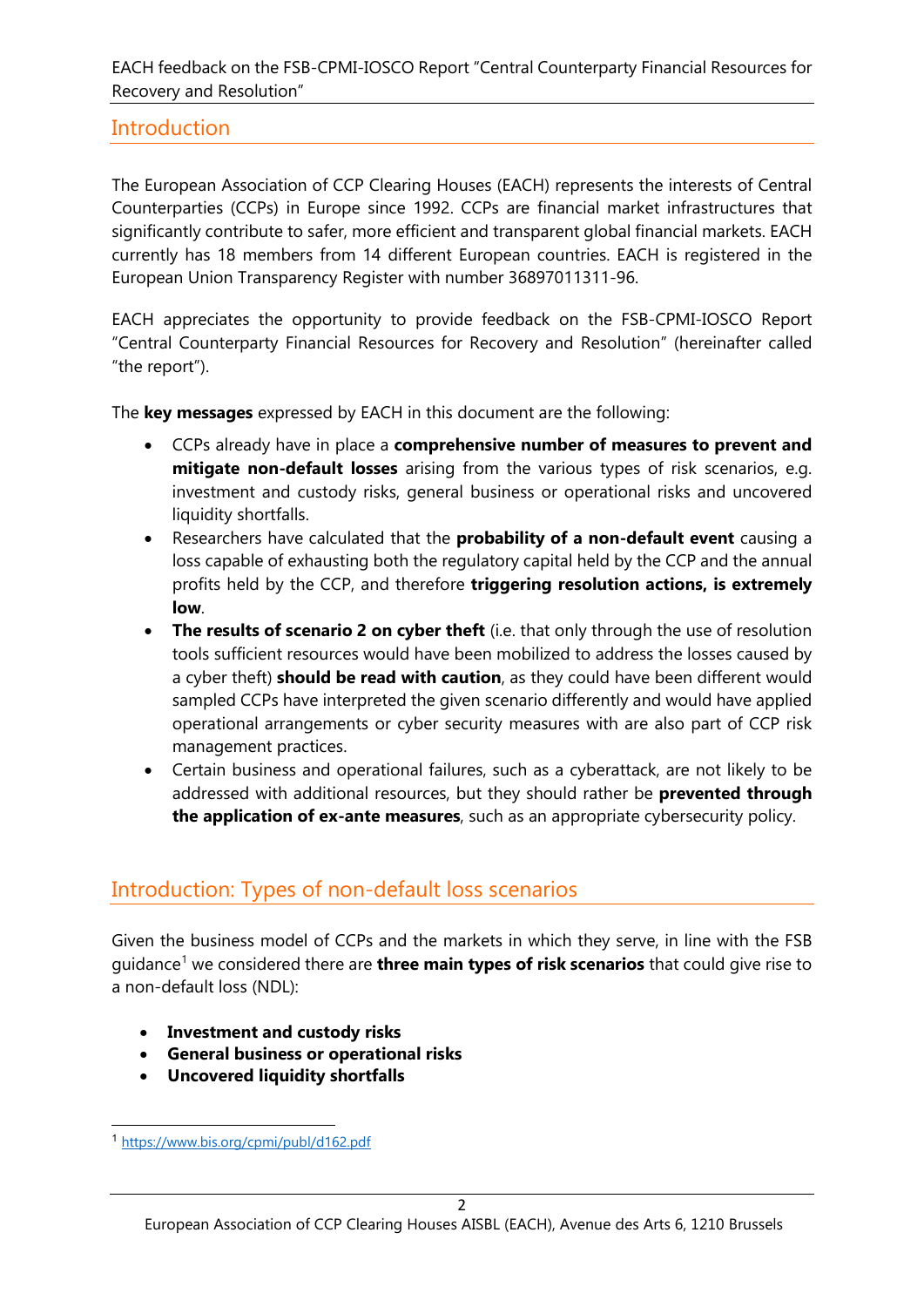## 1. Investment and custody risks

## **Description**

**Investment** risks refer to the potential risks faced by the CCP as a result of the investment of the resources provided by the CCP, its clearing members and/or clients. Due to the conservative investment rules in place, outlined in Article 47 of the EMIR Legislation<sup>[2](#page-2-0)</sup>, it would only be in the most extreme cases that the CCP's investments could materialise in losses that might prevent the CCP from meeting its financial obligations towards its participants. In addition, due to the provisions in EMIR preventing CCPs from depositing more than 5% of their overnight cash balances with commercial banks and the fact that several central banks do not accept overnight deposits from CCPs, CCPs have to invest the majority of cash collected as margins and default fund contributions. EMIR sets prudent investment standards, so only in an extreme scenario, such as government or repo counterparty default, could this lead to investment losses.

**Custody** risks refer to the potential risks faced by the CCP in case the custodians that keep the resources of the CCP, its clearing members and/or clients are subject to severe stress that prevents them from meeting their obligations as defined in the agreements made with their partners, including CCPs. The CPMI-IOSCO Principles for Financial Market Infrastructures  $(PFMIs)^3$  $(PFMIs)^3$  refer to insolvency, negligence, fraud, poor administration or inadequate recordkeeping as potential sources of custody risks.

#### **Mitigating investment and custody risks – Measures and resources**

To mitigate investment risks and prevent potential **investment** losses, CCPs have developed **robust and conservative investment strategies and monitoring systems**, building on the demanding and conservative standards already prescribed by EMIR as a best practice.

Regulators and CCPs share the ultimate goal of protecting the funds of clearing members from any potential loss and have worked together to develop prudent standards for investment of margin and default funds' contributions. These requirements, as well as each CCP's approach to meeting them, are publicly available through the CCP's rulebook and disclosures, ensuring total transparency into each CCP's investment approach and risk management.

To further reduce investment risks, EACH Members maintain a **balanced range of options to deposit collateral**, including where possible access to central banks, in order to avoid concentrating the deposits at commercial banks that are also clearing members. Investment risks could be further reduced by:

• Ensuring a **diversified scope of high-quality investment counterparties** (e.g. investing in secured money market funds);

<span id="page-2-0"></span><sup>2</sup> <https://eur-lex.europa.eu/legal-content/EN/TXT/PDF/?uri=CELEX:32012R0648&from=EN>

<span id="page-2-1"></span><sup>3</sup> <https://www.bis.org/cpmi/publ/d101a.pdf>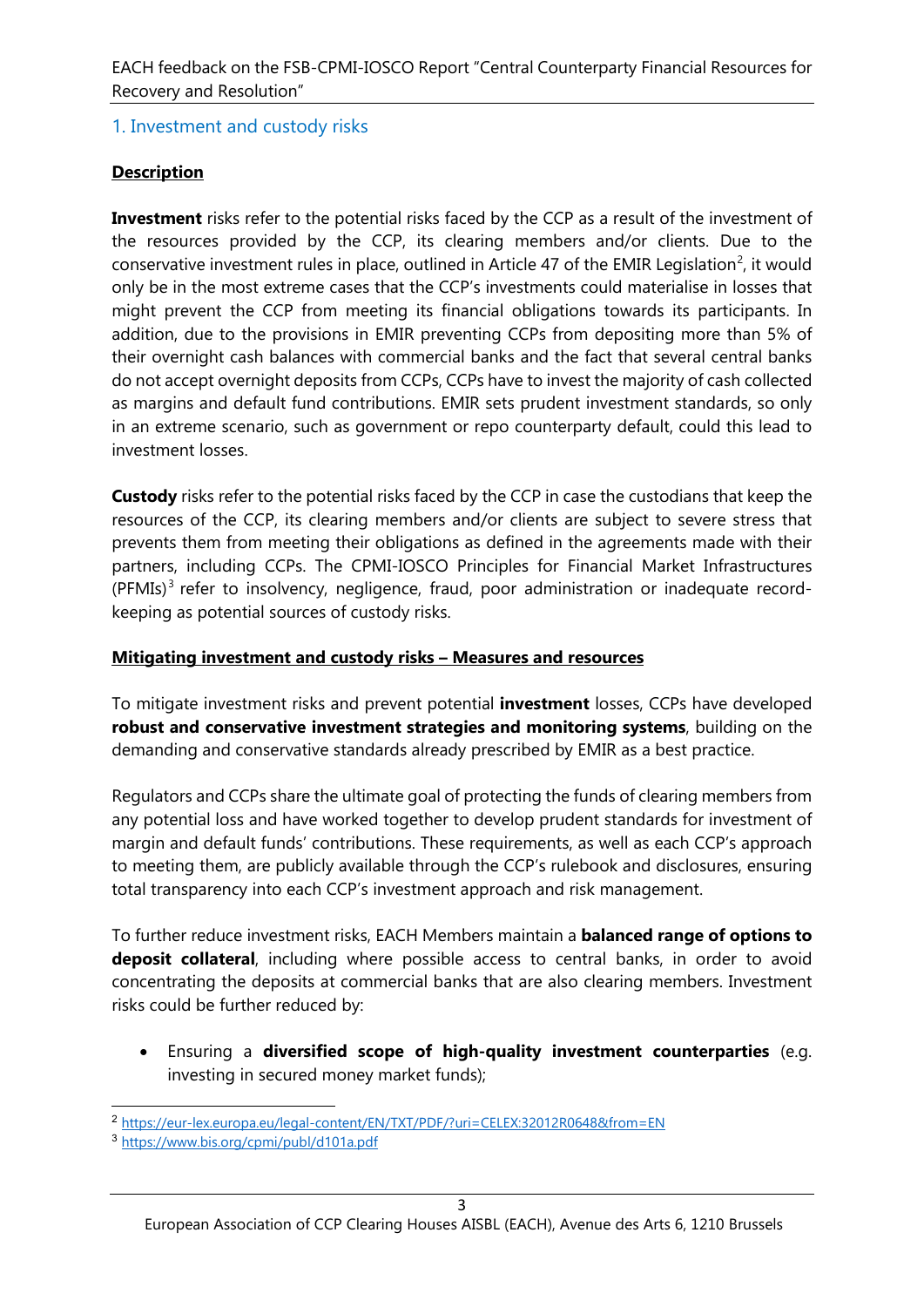- Considering **rules to give CCPs a special treatment** in the event of a custodian/CSD recovery and resolution event;
- Extending **access to central bank facilities**.

With regard to the measures to mitigate custody risks and prevent potential **custody** losses, while the dedicated legislation on Central Securities Depositories (CSDR)<sup>[4](#page-3-0)</sup> makes CSDs even more stable, efficient and safer market infrastructures, in the extreme scenario of a CSD or custodian being severely disrupted, regulators may consider exploring **provisions for CCPs to directly access their assets held at CSDs**. It should be noted that a given CSD may not itself be the definitive record of title to a particular security. There may be a chain of **intermediaries** between that CSD and the local CSD which is the definitive record of title to which CCP might be exposed to.

In jurisdictions where a CCP does not have access to a CSD (such as a European CCP accepting US collateral), EMIR permits the use of **custodians**. This introduces the normal sorts of investment risk which are associated with any counterparty.

In line with the PFMIs international standards and Article 16 of the EMIR Legislation, CCPs must hold sufficient resources in the form of **capital**, including retained earnings and reserves, proportionate to the risk stemming from the activities of the CCP to address potential investment and custody losses<sup>[5](#page-3-1)</sup>. This capital *'shall at all times be sufficient to ensure an orderly* winding-down or restructuring of the activities over an appropriate time span and an adequate protection of the CCP against credit, counterparty, market, operational, legal and business risks which are not already covered by the default lines of defence.

#### 2. General business or operational risks

#### **Description**

**General business or operational risks** refer to the potential risks that could result from events other than the default of a clearing member or those related to investment and custody. Operational risk management is a key piece of the regulatory framework and has been a focus of regulators around the world in recent years. CCPs support robust operational risk frameworks that define risk mitigation strategies and are subject to on-going regulatory review. Potential losses related to general business or operational risks could arise from:

<span id="page-3-0"></span><sup>4</sup> [http://ec.europa.eu/finance/financial-markets/central\\_securities\\_depositories/index\\_en.htm](http://ec.europa.eu/finance/financial-markets/central_securities_depositories/index_en.htm)

<span id="page-3-1"></span> $5$  <http://bit.ly/1Nr5w4l> European Market Infrastructure Regulation (EMIR) - Article 16 Capital requirements: A CCP shall have a permanent and available initial capital of at least EUR 7,5 million to be authorised pursuant to Article 14. CCP's capital, including retained earnings and reserves, shall be proportionate to the risk stemming from the activities of the CCP. It shall at all times be sufficient to ensure an orderly winding-down or restructuring of the activities over an appropriate time span and an adequate protection of the CCP against credit, counterparty, market, operational, legal and business risks which are not already covered by specific financial resources as referred to in Articles 41 to 44.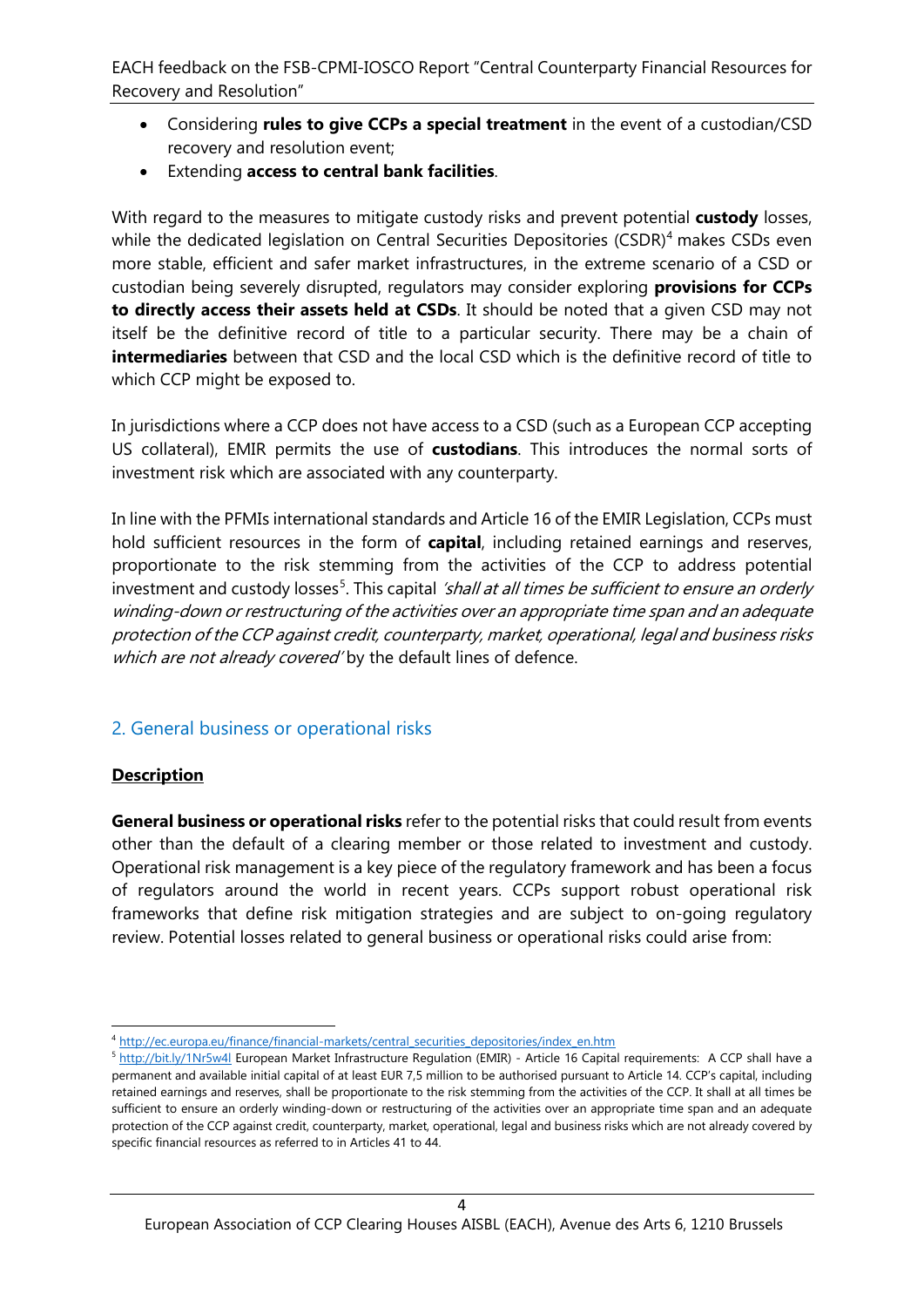- **Third-party service providers** Some CCPs rely on third-parties to ensure certain aspects of the day-to-day functioning of their business. These parties may include referential, market and price data providers or trade sources such as execution platforms and middlewares. A failure of these parties may impact the staff and operational systems of the CCPs and prevent them from functioning properly. CCPs mitigate this risk through defined service level agreements with third-party service providers, on-going due diligence on third-parties and third-party risk assessments.
- **System failures** (e.g. cybercrime or failure of monitoring tools) This risk refers to the potential failure of the IT systems of the CCP. This could be the result of a general system failure or a concrete failure such as a cyberattack on the CCP. CCPs mitigate potential system failures through the measures such as the development of system redundancies, secondary sites, business continuity tests, continuous monitoring and testing of systems and security or third-party assessment of security. In line with principle 17 of CPMI-IOSCO PFMIs, the risk of system failures should be addressed amongst other through the CCP's business continuity plans.
- **Fraud** This risk refers to the potential losses that could result from a fraudulent action by an employee of the CCP or a clearing member. CCPs mitigate fraud risk through the maintenance and enforcement of internal anti-fraud compliance policies, on-going monitoring of employee activity, limited access to online transmission or storage tools, and robust compliance requirements under regulations. Specific measures are described in each CCP's CPMI-IOSCO quantitative disclosures.
- **Legal claims/professional responsibility** This refers to the legal risk to which the CCP may be subject as a result of, among other things, improper documentation among its partners and members. CCPs mitigate legal risk through on-going and regular review to ensure contractual relationships with its clearing members, which are subject to regulatory approval by National Competent Authorities (NCAs) and EMIR colleges, clients and vendors are legally robust and capable of functioning in case of recovery and resolution scenario. Third-party legal reviews in conjunction with reviews at the inception of new relationships (i.e. onboarding a new clearing member or settlement bank), including an evaluation of the entity's jurisdiction.

As with investment and custody risks, in line with the PFMIs international standards and Article 16 of EMIR, CCPs hold sufficient resources in the form of **capital**, including retained earnings and reserves, proportionate to the risk stemming from the activities of the CCP to address potential general business and operational risks.

In our opinion, it is important to stress that in certain cases **a CCP should cover all losses caused by a general business or operational failure**. In this regard, we would like to quote the Chicago Fed Paper "Non-default loss allocation at CCPs"<sup>[6](#page-4-0)</sup>, according to which "CCP's

<span id="page-4-0"></span><sup>6</sup> [https://www.chicagofed.org/-/media/publications/policy-discussion-papers/2017/pdp-2017-02](https://www.chicagofed.org/-/media/publications/policy-discussion-papers/2017/pdp-2017-02-pdf.pdf?sc_lang=en) [pdf.pdf?sc\\_lang=en](https://www.chicagofed.org/-/media/publications/policy-discussion-papers/2017/pdp-2017-02-pdf.pdf?sc_lang=en)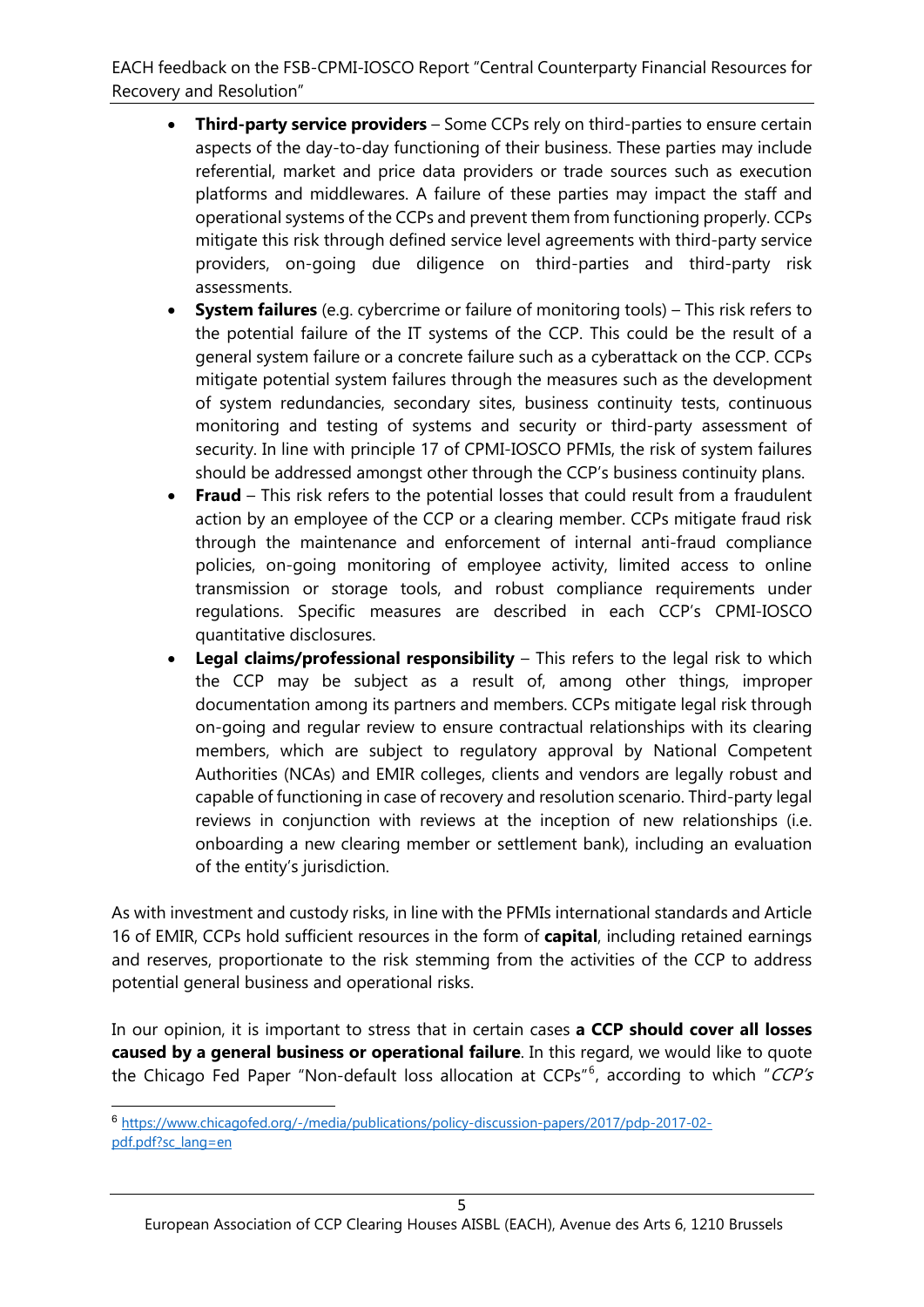owners choose and supervise the managers who run the CCP. The managers make decisions that either lead to or prevent business and operational failures. Therefore, the CCP's owners are ultimately responsible for such failures and should bear the cost." The Chicago Fed Paper explains that at a **demutualized CCP**, the responsibility of efficiently running the CCP avoiding business and operational failures fall on the shareholders and requiring them to pay for losses caused by their improper management would act as an incentive for them to ensure a robust CCP management. Instead, a **mutualized CCP** is – as specified by the Paper – owned by its members, and requiring a CCP to bear a NDL resulting from a business or operational failure would mean **requiring clearing members to bear such loss**. The loss allocation should be proportional to the level of responsibility of each stakeholder involved.

For **cyberattacks**, the **evaluation on who should bear the related NDL would be different**, because the cyberattack could have been "facilitated by a connection between the CCP and a clearing member. In such a case, the loss should be shared between the responsible clearing member and the CCP."

#### **Mitigating general business or operational risks – Measures and resources**

To mitigate general business or operational risks, CCPs have in place the following **set of measures and resources**:

- Service legal agreements with third-parties and due diligences
- Legally robust contractual relationships.
- Continuous assessments
- Secondary sites, business continuity tests, monitoring and testing
- Anti-fraud compliance policies and employee monitoring
- Third-party legal reviews
- Capital legally required by EMIR

Furthermore, additional equity or recapitalization, asset sales or the subscription of insurance agreements are other measures available for CCPs to mitigate this type of risks.

# 3. Uncovered liquidity shortfall

By virtue of its central position in transferring assets (collateral) and cash variation margin payments between members, as well as because of having to re-use and invest assets in public markets, CCPs are exposed to the **risk of being unable to transform assets** in a timely way, resulting in a temporary liquidity shortfall. Depending on how the liquidity shortfall is addressed, **it may or may not result in a loss**.

CCPs mitigate the risk of liquidity shortfalls through daily **monitoring** of liquidity resources and frequent **re-evaluation** of liquidity needs. CCPs should also **stress test** their liquidity needs to ensure they would be able to meet their them under extreme but plausible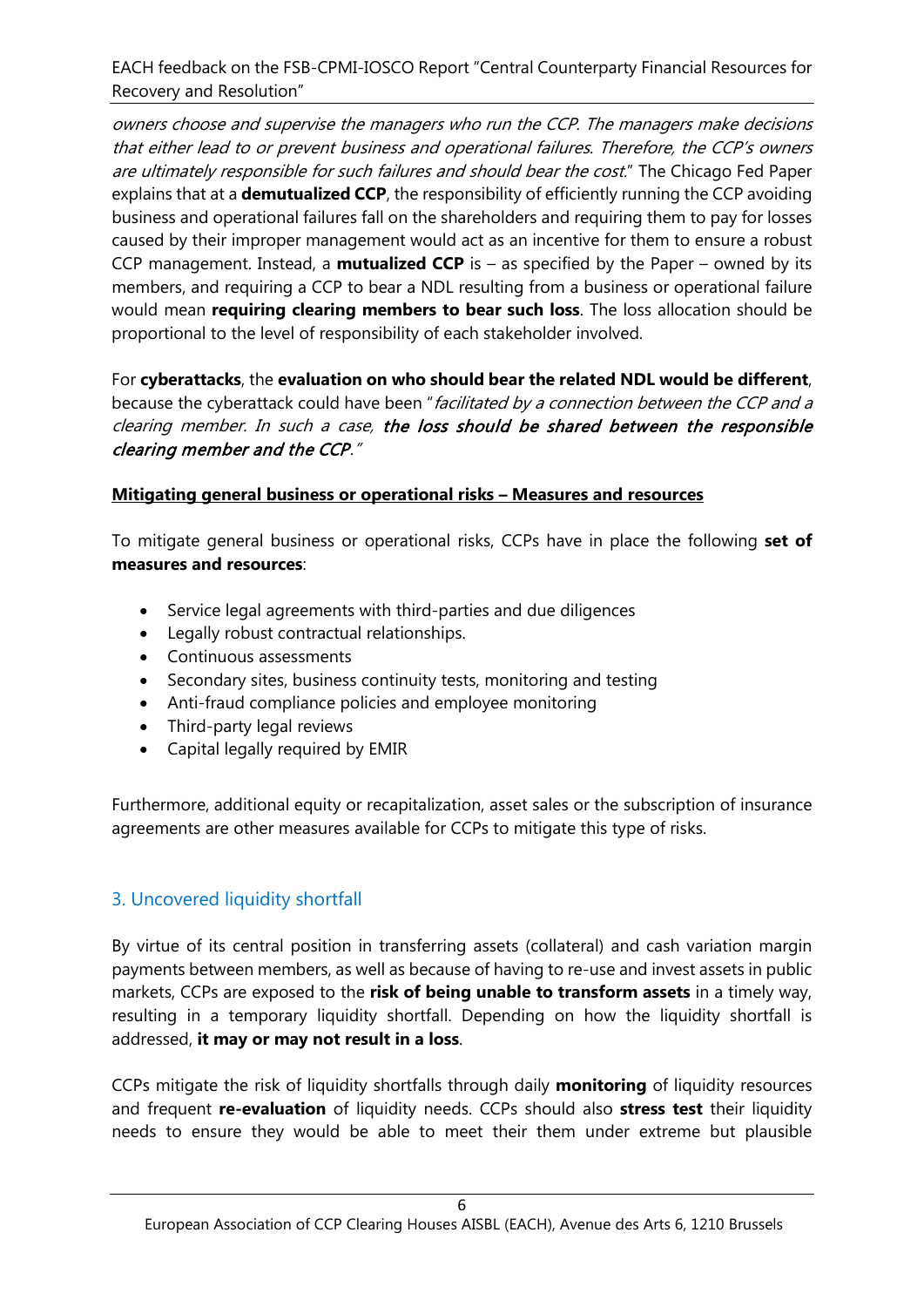circumstances. This ensures that even under an extreme NDL scenario, CCPs maintain sufficient funding to meet their liquidity obligations.

CCPs may take additional steps to mitigate potential liquidity risk:

- CCPs may define their own **limits for collateral**, rather than subscribing firm limits on cash balances, in order to ensure they can maintain sufficient levels of the most liquid forms of collateral.
- Considering rules in the CCP's rulebook which give the CCP discretion at any time **to declare specific types of collateral to be ineligible**. This would allow a CCP to deal with any investment risks which were specific to a certain form of collateral by requiring replacement collateral from members.
- Considering rules in the CCP's rulebooks that **cash collateral** is not treated by the CCP as being received and allocated to the member until it is credited to the CCP's central/settlement bank account, therefore preventing the CCP bearing the risk of the default of a clearing member's settlement bank.

EMIR requires CCPs to hold enough **capital** to ensure a wind-down or restructuring period of at least six months in which the CCP's operations can be terminated or restructured in an orderly way.

#### **Mitigating potential non-default losses arising from uncovered liquidity shortfalls – Measures and resources**

CCPs should establish and regularly **assess** the adequacy of additional funding resources that could be called upon to fund potential liquidity shortfalls. Providing all qualified CCPs with an **equal opportunity to access central bank facilities** across the EU would help ensure all CCPs have additional support in managing liquidity risk during extreme market conditions.

Additionally, CCPs may be given the **power to convert the currency of an account to another currency** under extreme circumstances. As an example, if a CCP has a liquidity issue in relation to USD, it can convert a clearing member's account currency to EUR or GBP (in respect of which the CCP may have access to sufficient commercial credit lines or central bank money) and pay the member in that currency. This option may be considered in an extreme scenario, rather than as business as usual, if considered adequate to save a CCP from insolvency.

It is also important to underline that the CCP Recovery and Resolution framework<sup>[7](#page-6-0)</sup> also provides tools for CCPs to address NDLs. An example is the additional amount of pre-funded own resources that CCPs – the so-called "second skin in the game" $8$  – have to dedicate and which shall be used during the recovery phase before resorting to other recovery measures

<span id="page-6-0"></span><sup>7</sup> <https://eur-lex.europa.eu/legal-content/EN/TXT/PDF/?uri=CELEX:32021R0023&from=EN>

<span id="page-6-1"></span><sup>8</sup> https://www.esma.europa.eu/sites/default/files/library/esma91-372-1706 fr\_rts\_ssitg\_art\_915.pdf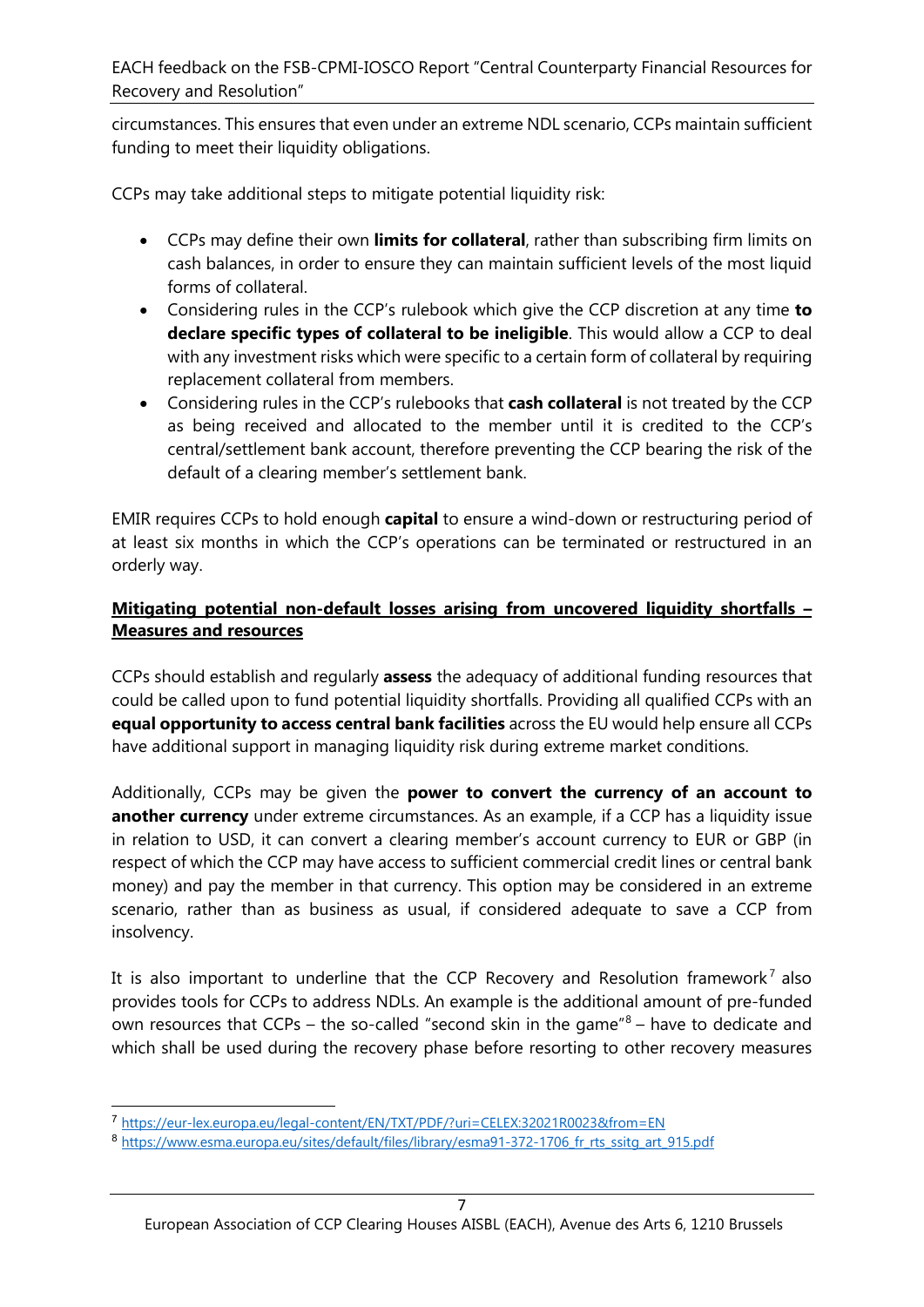requiring financial contributions from clearing members. This amount of resources is to be used both in case of a default loss and a non-default loss.

Figure 1 below **summarizes** the mitigation measures and resources to address potential NDLs.

|  |  |  |  | Figure 1 - Mitigation measures and resources to address potential NDLs |  |
|--|--|--|--|------------------------------------------------------------------------|--|
|  |  |  |  |                                                                        |  |

|                                         | 1.- Investment and custody                                                                                                                                                                                                                                                                                                                                                                                  | 2.- General business and<br>operational                                                                                                                                                                                                                                                                                                                                             | 3.- Liquidity shortfall                                                                                                                                                                                                                                                                                                                  |
|-----------------------------------------|-------------------------------------------------------------------------------------------------------------------------------------------------------------------------------------------------------------------------------------------------------------------------------------------------------------------------------------------------------------------------------------------------------------|-------------------------------------------------------------------------------------------------------------------------------------------------------------------------------------------------------------------------------------------------------------------------------------------------------------------------------------------------------------------------------------|------------------------------------------------------------------------------------------------------------------------------------------------------------------------------------------------------------------------------------------------------------------------------------------------------------------------------------------|
| measures<br>and resources<br>Mitigation | • Robust and conservative<br>investment strategies and<br>monitoring systems<br>• Diversified scope of high<br>quality investment<br>counterparties<br>• Special treatment of CCPs<br>in third party R&R.<br>• Accounts at central banks<br>with non-negative interest<br>rates<br>• Provisions for CCPs to<br>directly access their assets<br>held at CSDs<br>• Capital legally required by<br><b>EMIR</b> | • Service level agreements<br>with third-parties and due<br>diligences<br>• Legally robust contractual<br>relationships.<br>• Continuous assessments<br>• Secondary sites, business<br>continuity tests, monitoring<br>and testing<br>• Anti-fraud compliance<br>policies and employee<br>monitoring<br>• Third-party legal reviews<br>• Capital legally required by<br><b>FMIR</b> | • Daily monitoring and<br>frequent re-evaluation of<br>liquidity needs<br>• Stress tests<br>• Collateral limits<br>• Extended member liability<br>• Accounts at central banks<br>with non-negative interest<br>rates<br>• Replacement collateral<br>rules<br>• Extended member liability<br>• Capital legally required by<br><b>EMIR</b> |
| ources<br>Potential<br>ō<br>ğΰ          | • Capital preservation tools<br>• Insurance agreements<br>• Contributions by clearing<br>members                                                                                                                                                                                                                                                                                                            | • Additional equity or<br>recapitalisation<br>• Asset sales<br>• Insurance agreements                                                                                                                                                                                                                                                                                               | • Assessments of additional<br>funding needs<br>• Opportunity to access<br>central bank facilities<br>• Currency converting                                                                                                                                                                                                              |

# EACH feedback on the non-default scenarios considered by the report

The report considers two specific scenarios of NDLs for all CCPs in the sample:

- **Scenario 1**: Liquidity risks from the loss of access to the institution (other than the central bank) holding assets (securities and/or cash) on behalf of the CCP.
- **Scenario 2**: Cyber theft (a quantum of cash stolen from the CCP was assumed to equal the highest daily value of the sum of all cash the CCP transferred to any single investment agent or depository on a single day).

EACH welcomes the FSB-CPMI-IOSCO's finding that "all of the sampled CCPs would have had sufficient prefunded and recovery resources and tools to cover losses in the applied default loss scenarios". However, we agree that **there are limitations to the analysis as acknowledged in the report**. In particular, the chosen scenarios were "significantly more severe than the 'extreme but plausible' standard set out in the PFMI', hence, it is worth highlighting that the assumptions taken for the stress losses calculation in a default event have indeed been rather rigorous (cover 4 with doubled liquidation horizon vs. the general CCP calibration of a cover-2 in 99.9% confidence level).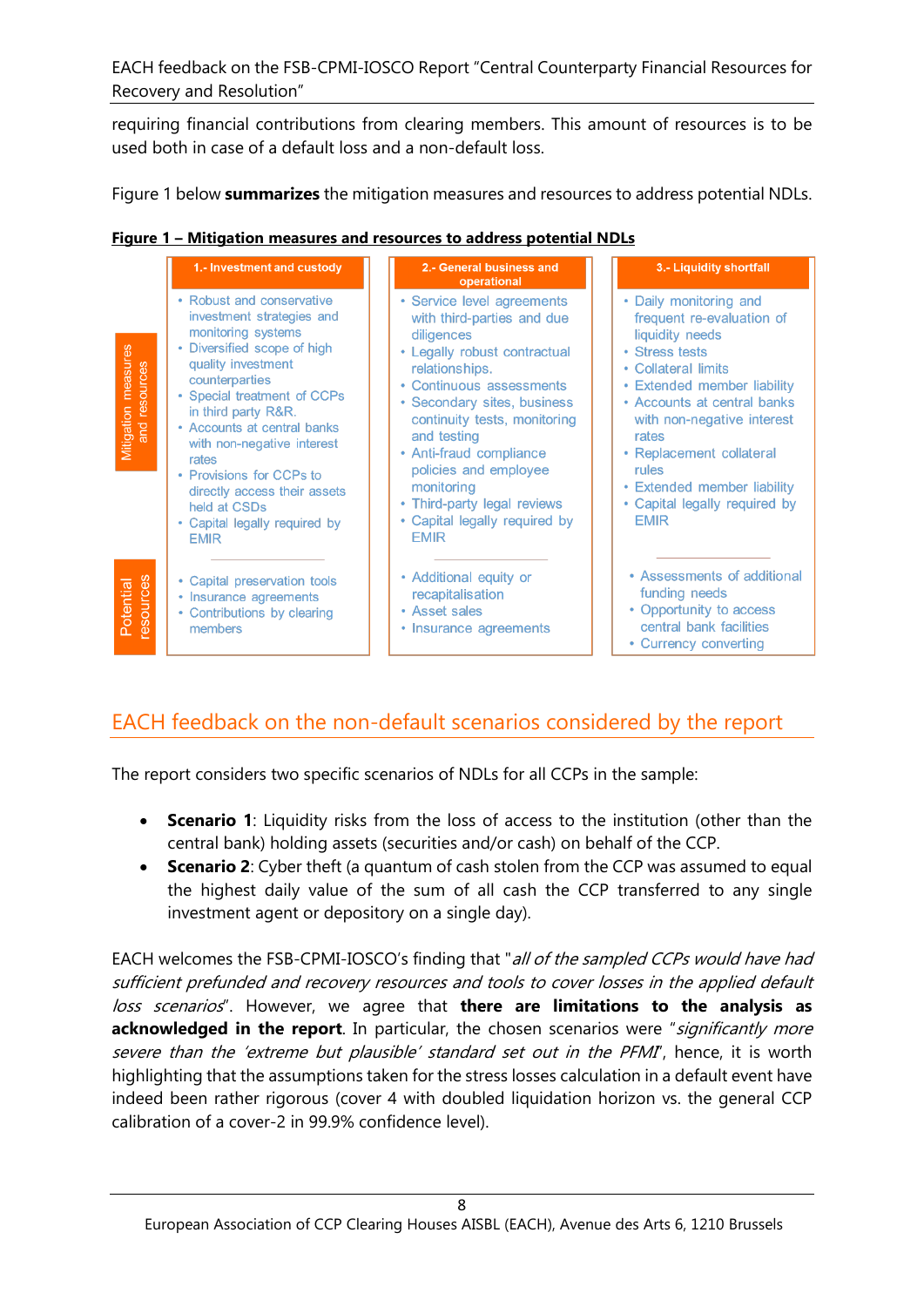Against this background, it is an even more positive outcome that **CCPs show such strong resilience to default losses**, confirming our view that CCPs' default related recovery and resolution tools are sufficient and that CCPs are very well equipped to deal with even extreme scenarios.

The report finds that, concerning **scenario 1**, **all the CCPs were able to address the liquidity**  needs. The report also adds that some CCPs have included in their rulebooks "conditions into determining that a loss of access to or a failure of a custodian / central securities depository (CSD) would not result in a liquidity stress at the CCP but rather at the clearing member level, as the clearing members would be obliged to replace assets not accessible by the CCP." No CCP, however, had to rely on these arrangements.

Concerning **scenario 2**, the report finds that, with the **exception of 2 CCPs** whose prefunded and recovery resources were sufficient to cover the loss resulting from the cyber theft, all the others saw their **losses exceeding their prefunded and recovery resources** reached between \$265m and \$11.8b, likely triggering resolution.

EACH would like to stress that the **report acknowledges the limitations of its assumption and analysis**, and we agree with that the most significant limitation of the NDL analysis was that the results greatly depend on the "choice of scenarios". In particular the cyber theft scenario was designed at an abstract level and with, from our point of view, implausible assumptions due to a lack of "actual experience" with such a case. **EACH therefore believes that the results of scenario 2** (i.e., that only through the use of resolution tools sufficient resources would have been mobilized to address the losses) **should be read with caution**, as they could have been different would sampled CCPs have interpreted the given scenario differently and would have applied operational arrangements or cyber security measures with are also part of CCP risk management practices.

In this context, EACH would like to put forward the following comments:

- **The importance of prevention measures** Non-default events are not just dealt with through additional resources. Some non-default events such as a cyberattack are unlikely to be addressed with additional resources, but they should rather be prevented through the application of ex-ante measures, such as an appropriate cybersecurity policy.
- **CCP Recovery and Resolution regulatory provisions** As mentioned above, existing European legislations on CCP Recovery and Resolution provide for additional tools to address NDLs, such as the CCP's second skin in the game which has to be deployed in recovery both in case of default and non-default losses, prior to requesting clearing members' financial contribution. Furthermore, recital 20 of the EU CCP Recovery and Resolution (CCP RR) Regulation specifies that "recovery plans should ensure that the CCP's capital is exposed to losses caused by both default and non-default events, before losses are allocated to clearing members. As an incentive for proper risk management and to further reduce the risks of losses for the taxpayer, the CCP should use a portion of its pre-funded dedicated own resources". The recital also underlines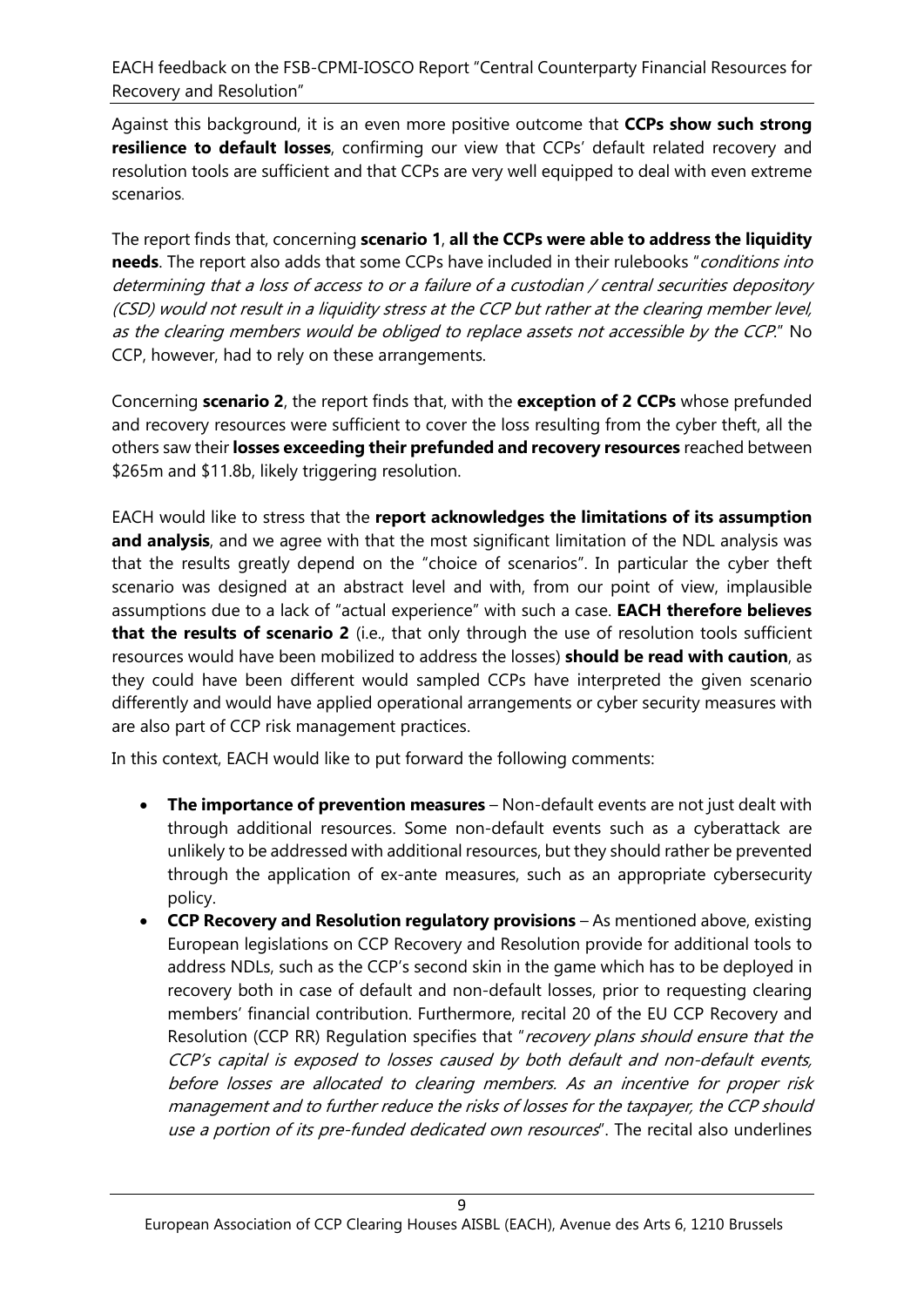that "as a general principle, losses in recovery should be distributed between CCPs, clearing members, and, where applicable, their clients as a function of their responsibility for the risk transferred to the CCP and their ability to control and manage such risks".

- **The "polluter pays" principle** In line with what foreseen in recital 20 of CCP Recovery and Resolution, as explained above, EACH is of the opinion that loss allocation for nondefault losses should be **proportional to the level of responsibility** of each stakeholder involved (e.g. CCP owner or CCP user) for bringing risk into the CCP or defining the policies to mitigate those risks.
- **Different resources for different losses**  The appropriate tool to allocate a particular NDL will therefore depend on the type of loss in question:
	- Capital of the CCP In line with the PFMIs and the EMIR Legislation, European CCPs hold capital, including retained earnings and reserves, proportionate to the nondefault risks that the CCP is exposed. This capital "shall at all times be sufficient to ensure an orderly winding-down or restructuring of the activities over an appropriate time span and an adequate protection of the CCP against credit, counterparty, market, operational, legal and business risks which are not already covered" by the CCP's other lines of defence. Should it be necessary, a CCP might increase its capital resources through the use of capital preservation tools (e.g. reduction in dividend payments, cost reductions, asset sales), payment of its liabilities in instalments or conversion of its debt into equity (subject to an appropriate agreement between the CCP and its counterparty), or general capital raising from investors. CCP capital is appropriate for the allocation of non-default losses for which the CCP is the only entity with the responsibility for creating and managing those risks. European CCPs are well placed to meet such losses and thus ensure continuity of the CCP's critical services and the preservation of market stability.
	- Clearing member contributions Shareholders should bear losses related to idiosyncratic processes and procedures put in place by CCP management, such as operational risk (e.g. defective processes, human error, internal fraud). However, where the clearing members are responsible for determining the way the risks they bring to the CCP are managed, such as directing the investment strategy for their assets (which dictates counterparty credit quality, collateral acceptability criteria, limits etc.), or selecting the custodian at which their assets are deposited or dealing with liquidity related losses (in the cases where the CCP has agreed upfront a detailed liquidity framework with its members), then the CCP should not be held solely accountable for losses associated with such decisions. The same reasoning applies, as already mentioned, is a **cyberattack has been facilitated by a connection between the CCP and a clearing member**.

Instead, the CCP should only be responsible for a proportion of such losses. At the other extreme, where a fraud was perpetrated by a clearing member, then that clearing member should be solely liable for any losses.

Other potential resources  $-$  CCPs may maintain additional resources for the allocation of those non-default losses for which the CCP is the only entity with the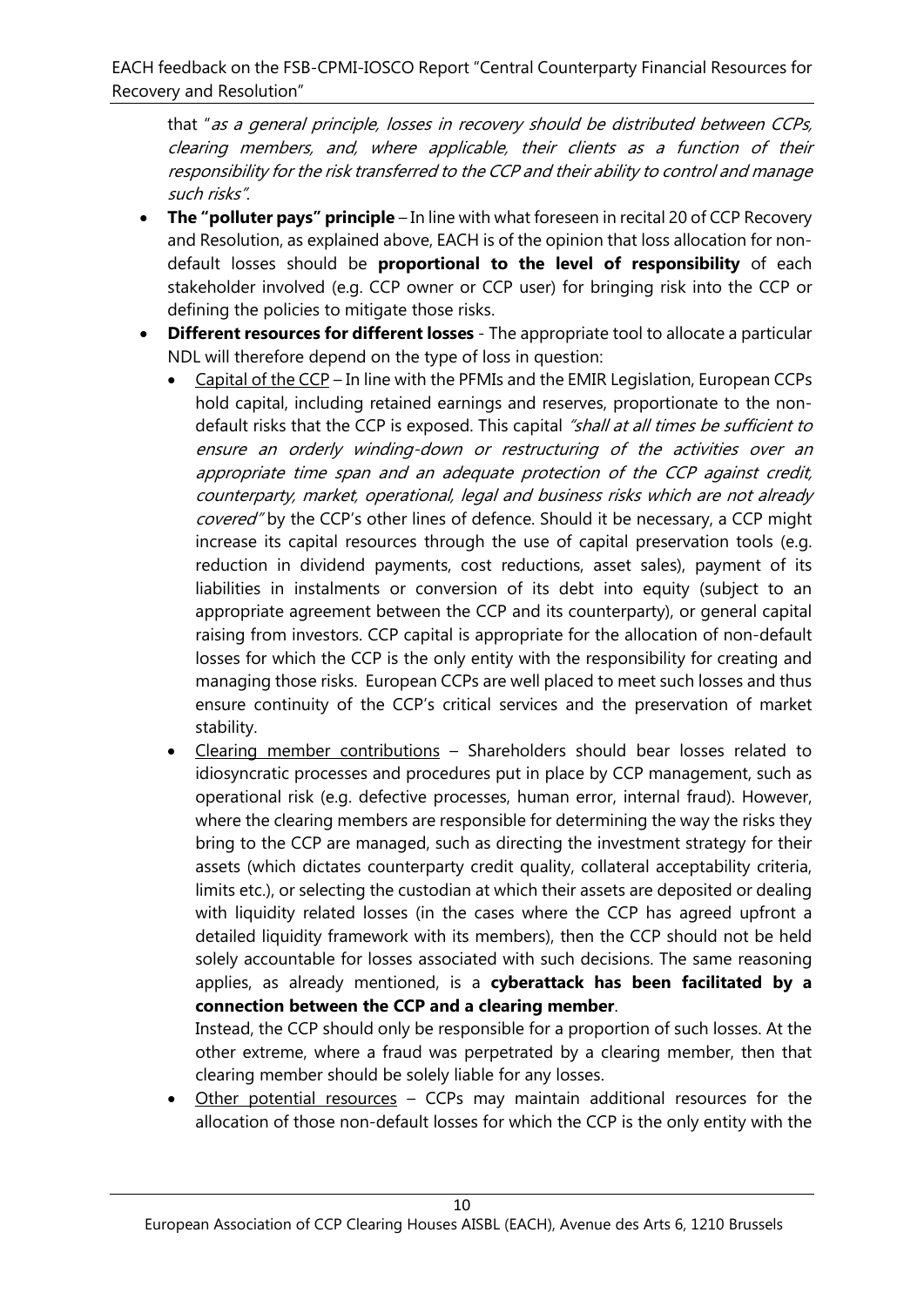responsibility for creating and managing those risks. These additional resources include insurance agreements which can, in some cases, be a potential additional resource to address losses from activities that the CCP undertakes.

Figure 2 below summarizes which stakeholders should bear a NDL on the basis of their involvement in making the decisions that led to the non-default event.





Furthermore, it is important to mention that part of the ex-ante procedures a CCP takes to prevent a cyber-attack – and a potential related cyber-theft – is that, for instance, once a CCP identifies an issue with a given bank during the day, the CCP would not continue to use such bank for further transfers throughout the whole day. **CCPs have indeed in place risk management practices/controls so that issues can be identified and rectified in a timely manner in case they occur**. The report does not seem to acknowledge this particular practice.

Also, it should be underlined that the probability of a non-default event triggering resolution actions is very low. As the University of Tilburg Paper "Why is a CCP failure very unlikely?"<sup>[10](#page-10-1)</sup> explains, currently regulators require a charge of 15% of annual net revenues calculated as the average of the past 3 years annual figures. This corresponds to a conservative proxy for coverage up to a high quantile (99.9%) of the loss distribution. On this basis, the authors calculate that an NDL event "which exhausts both the regulatory capital held by the CCP and the annual profits held by the CCP has a very rare chance of occurring of about 1.5bps. This is considered AAA risk equivalent according to the Rating Agencies and is even under the Basel floor of 3bps.".

<span id="page-10-0"></span><sup>9</sup> Figure extracted from the Chicago Fed Paper "Non-Default Loss Allocation at CCPs": [https://www.chicagofed.org/-/media/publications/policy-discussion-papers/2017/pdp-2017-02](https://www.chicagofed.org/-/media/publications/policy-discussion-papers/2017/pdp-2017-02-pdf.pdf?sc_lang=en) [pdf.pdf?sc\\_lang=en](https://www.chicagofed.org/-/media/publications/policy-discussion-papers/2017/pdp-2017-02-pdf.pdf?sc_lang=en)

<span id="page-10-1"></span><sup>10</sup> [https://pure.uvt.nl/ws/portalfiles/portal/46839740/2021\\_002.pdf](https://pure.uvt.nl/ws/portalfiles/portal/46839740/2021_002.pdf)